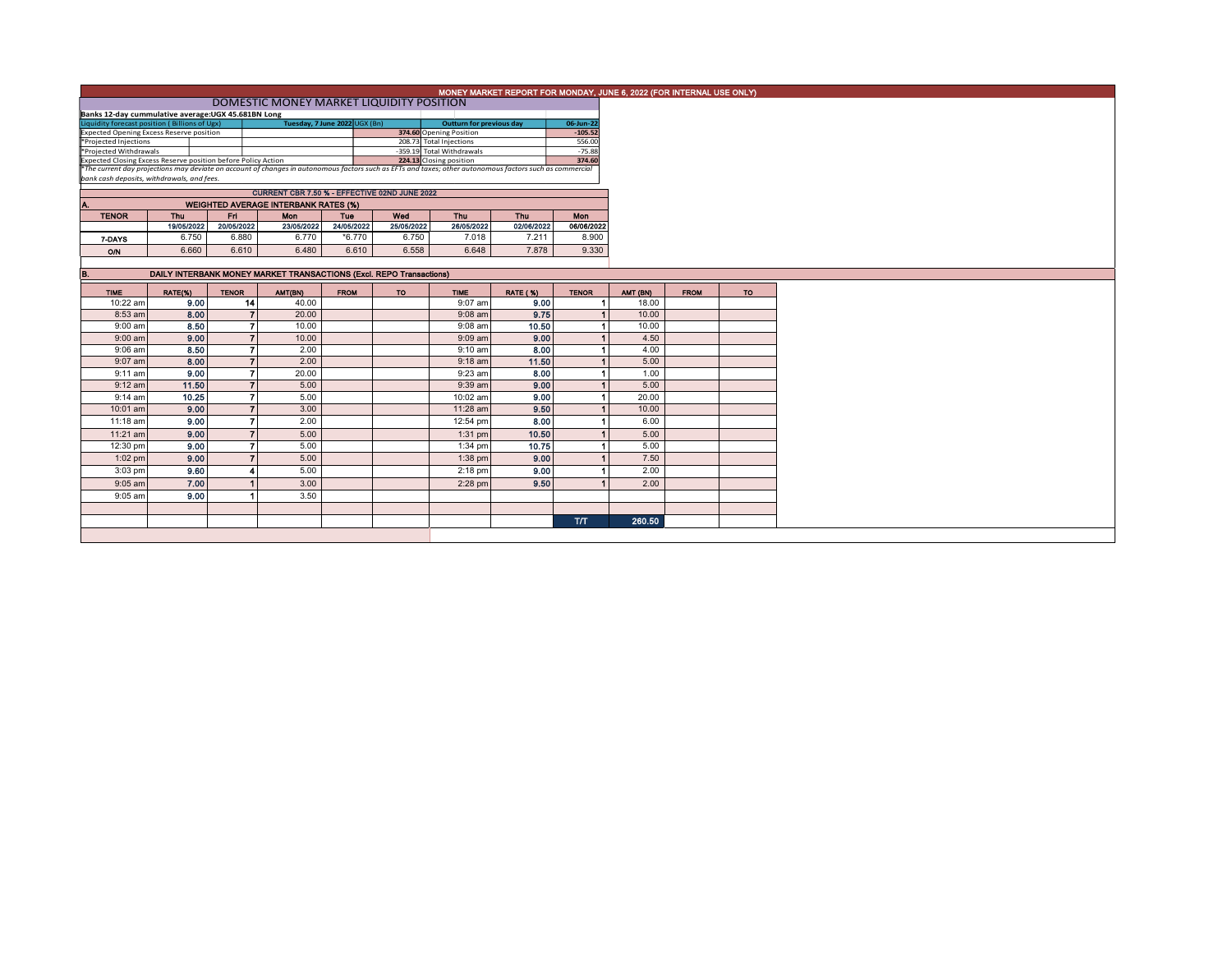| $\frac{C}{9.500}$                                                                      |                                                                                    |             |             | CBR AND THE 7- DAY WAR INTERBANK RATES |                            |                                                                  |                          |             |             |                            |              |            |            |  |
|----------------------------------------------------------------------------------------|------------------------------------------------------------------------------------|-------------|-------------|----------------------------------------|----------------------------|------------------------------------------------------------------|--------------------------|-------------|-------------|----------------------------|--------------|------------|------------|--|
| 9.000<br>8.500<br>8.000<br>7.500<br>7.000<br>6.500<br>6.000<br>5.500<br>5.000<br>4.500 |                                                                                    |             |             |                                        |                            |                                                                  |                          |             |             |                            |              |            |            |  |
| 4.000<br>16/05/2022                                                                    | 17/05/2022                                                                         | 18/05/2022  | 19/05/2022  | 20/05/2022                             | 23/05/2022                 | 24/05/2022                                                       | 26/05/2022<br>25/05/2022 | 27/05/2022  | 30/05/2022  | 31/05/2022                 | 01/06/2022   | 02/06/2022 | 06/06/2022 |  |
|                                                                                        |                                                                                    |             |             |                                        |                            | • Overnight WAR = 7-day WAR CBR rate - Upper bound - Lower bound |                          |             |             |                            |              |            |            |  |
|                                                                                        | MONETARY POLICY OPERATIONS MATURITIES PROFILE: (10-JUNE- 2022 TO 19-JANUARY- 2023) |             |             |                                        |                            |                                                                  |                          |             |             |                            |              |            |            |  |
| <b>DATE</b>                                                                            | <b>FRI</b>                                                                         | <b>THUR</b> | <b>THUR</b> | <b>THUR</b>                            | <b>THUR</b><br><b>THUR</b> | <b>THUR</b>                                                      | <b>THUR</b>              | <b>THUR</b> | <b>THUR</b> | <b>THUR</b><br><b>THUR</b> | <b>TOTAL</b> |            |            |  |
|                                                                                        | 10-Jun-22                                                                          | 16-Jun-22   | 23-Jun-22   | 30-Jun-22                              | 07-Jul-22                  | 28-Jul-22<br>14-Jul-22                                           | 04-Aug-22                | 18-Aug-22   | 10-Nov-22   | 08-Dec-22<br>19-Jan-23     |              |            |            |  |

|                                                                                             | 10-Jun-22 | 16-Jun-22 | 23-Jun-22 | 30-Jun-22 | 07-Jul-22 | 14-Jul-22 | 28-Jul-22 | 04-Aug-22 | 18-Aug-22 | 10-Nov-22 | 08-Dec-22 | 19-Jan-23 |        |
|---------------------------------------------------------------------------------------------|-----------|-----------|-----------|-----------|-----------|-----------|-----------|-----------|-----------|-----------|-----------|-----------|--------|
| <b>REPO</b>                                                                                 | 123.20    |           |           |           |           |           |           |           |           | -         |           |           | 123.20 |
| <b>REV REPO</b>                                                                             |           |           |           |           |           |           |           |           |           |           |           |           |        |
| <b>BOU BILL/DEPO A</b>                                                                      | 60.53     |           | 69.70     | 26.03     | 73.14     |           | 41.06     | 33.00     | 26.60     | 15.00     | 22.13     | 12.57     | 379.76 |
| <b>TOTALS</b>                                                                               | 183.74    |           | 69.70     | 26.03     | 73.14     |           | 41.06     | 33.00     | 26.60     | 15.00     | 22.13     | 12.57     | 502.97 |
| Total O/S Deposit Auction & BOU Bill balances held by BOU up to 19 JANUARY 2023: UGX 380 BN |           |           |           |           |           |           |           |           |           |           |           |           |        |
| Total O/S Repo, Reverse Repo, BOU Bill balances held by BOU: UGX 503 BN                     |           |           |           |           |           |           |           |           |           |           |           |           |        |

|                 | (EI) STOCK OF TREASURY SECURITIES                                                     |             |                  | EII)<br><b>MONETARY POLICY MARKET OPERATIONS</b> |                     |         |         |         |                |  |  |  |  |  |
|-----------------|---------------------------------------------------------------------------------------|-------------|------------------|--------------------------------------------------|---------------------|---------|---------|---------|----------------|--|--|--|--|--|
|                 | LAST TBIILS ISSUE DATE: 25-MAY-2022                                                   |             |                  | (VERTICAL REPOS, REV-REPOS & BOU BILL)           |                     |         |         |         |                |  |  |  |  |  |
|                 | On-the-run O/S T-BILL STOCKs (Bns-UGX)                                                |             | 4.794.89         | 07/06/2022<br>Column1                            | Column <sub>2</sub> | Column3 | Column4 | Column5 | <b>Column6</b> |  |  |  |  |  |
|                 | On-the-run O/S T-BONDSTOCKs(Bns-UGX)                                                  |             | 25,016.75        | 07/06/2022 REPO                                  | 06-May -            | 234.00  | 6.500   |         |                |  |  |  |  |  |
|                 | TOTAL TBILL & TBOND STOCK- UGX                                                        |             | 29,811.65        | <b>REPO</b>                                      | 09-May -            | 354.00  | 6.500   |         |                |  |  |  |  |  |
| O/S=Outstanding |                                                                                       |             |                  | <b>REPO</b>                                      | $10$ -May $-$       | 280.00  | 6.500   |         |                |  |  |  |  |  |
| <b>MATURITY</b> | <b>TOTAL STOCK</b>                                                                    | YTM (%)     | <b>CHANGE IN</b> | <b>REPO</b>                                      | $12$ -May -         | 494.00  | 6.500   |         |                |  |  |  |  |  |
|                 | <b>(BN UGX)</b>                                                                       | AT CUT OFF* | YTM (+/-)        | <b>BOU BILL</b>                                  | $12$ -May -         | 280.32  | 6,998   |         | 28             |  |  |  |  |  |
| 91              | 0.38                                                                                  | 6.501       | $-0.100$         | <b>BOU BILL</b>                                  | $12$ -May -         | 24.82   | 7.109   |         | 56             |  |  |  |  |  |
| 182             | 30.09                                                                                 | 7.989       | $-0.011$         | <b>BOU BILL</b>                                  | $12$ -May $-$       | 11.87   | 8.500   |         | 252            |  |  |  |  |  |
| 364             | 4.764.42                                                                              | 9.000       | 0.000            | <b>REPO</b>                                      | $13-May$ -          | 72.00   | 6.500   |         |                |  |  |  |  |  |
| 2YR             | 1,016.00                                                                              | 9.900       | $-0.590$         | <b>REPO</b>                                      | $17$ -May -         | 3.00    | 6.500   |         |                |  |  |  |  |  |
| 3YR             | 58.00                                                                                 | 12.090      | $-1.010$         | <b>REPO</b>                                      | $19$ -Mav $\sim$    | 40.00   | 6,500   |         |                |  |  |  |  |  |
| 5YR             | 963.61                                                                                | 14.390      | 1.390            | <b>REPO</b>                                      | $20$ -May $-$       | 40.00   | 6.500   |         |                |  |  |  |  |  |
| 10YR            | 10.877.58                                                                             | 13.750      | 0.250            | <b>REPO</b>                                      | 23-May -            | 29.00   | 6.500   |         |                |  |  |  |  |  |
| 15YR            | 9,420.55                                                                              | 14.390      | $-1.510$         | <b>REPO</b>                                      | $24$ -May -         | 146.00  | 6.500   |         |                |  |  |  |  |  |
| <b>20YR</b>     | 2,681.02                                                                              | 15.900      | 0.400            | <b>REPO</b>                                      | 25-May -            | 178.50  | 6.500   |         |                |  |  |  |  |  |
|                 | Cut OFF is the lowest price/ highest vield that satisfies the auction awarded amount. |             |                  | <b>REPO</b>                                      | $26$ -May $-$       | 399.00  | 6.500   |         |                |  |  |  |  |  |
|                 |                                                                                       |             |                  | <b>REPO</b>                                      | 27-May -            | 147.00  | 6.500   |         |                |  |  |  |  |  |
|                 |                                                                                       |             |                  | <b>REPO</b>                                      | $30$ -May -         | 95.00   | 6.500   |         |                |  |  |  |  |  |
|                 |                                                                                       |             |                  | <b>REPO</b>                                      | $31$ -May -         | 93.00   | 6.500   |         |                |  |  |  |  |  |
|                 |                                                                                       |             |                  | <b>REPO</b>                                      | $02$ -Jun $-$       | 123.00  | 7.500   |         |                |  |  |  |  |  |

WAR-Weighted Average Rate